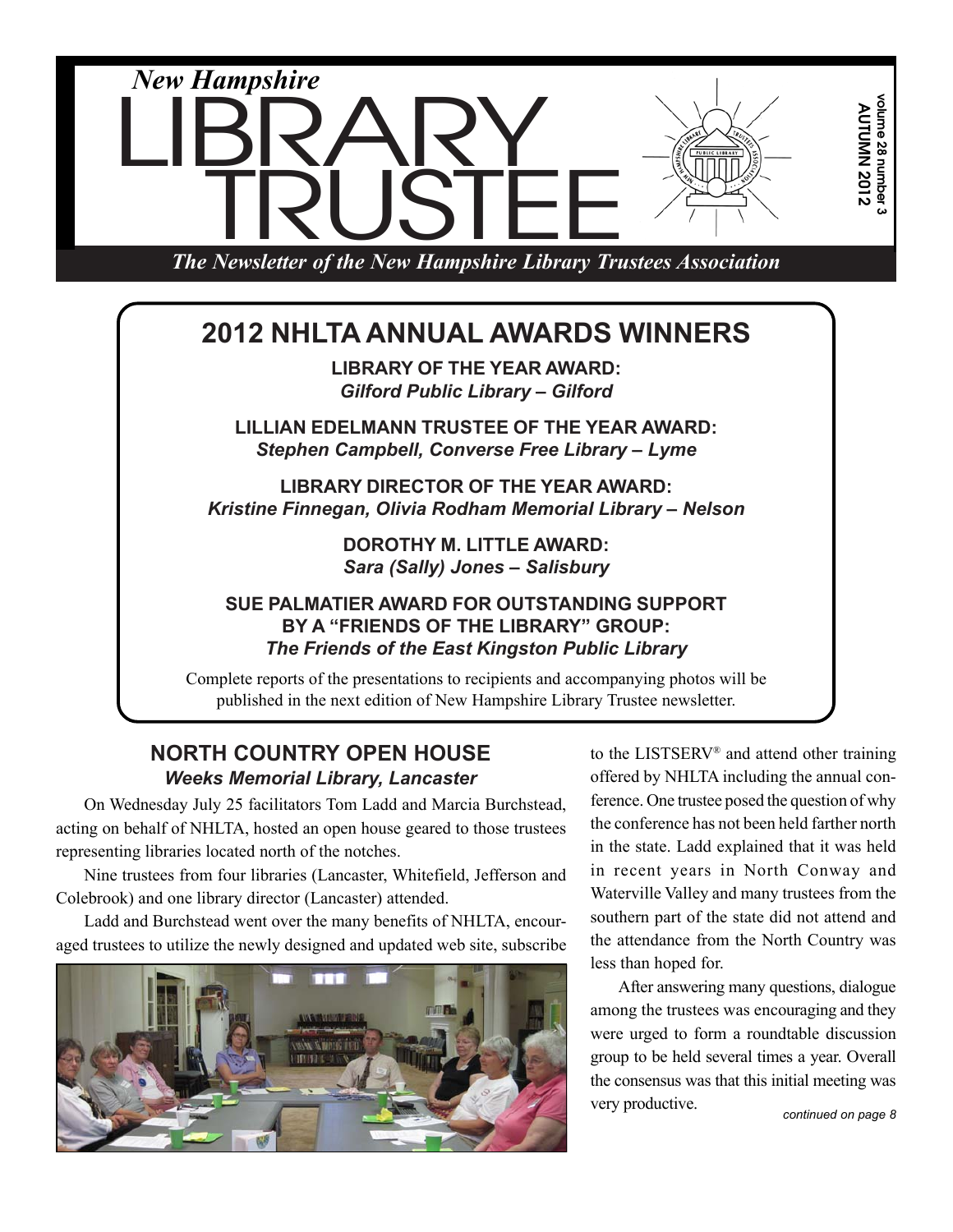#### **REMEMBERING CRAIG WARK**

Bruce Cotter Trustee Chair, Wiggin Memorial Library NHLTA Director

Craig Wark, a long time trustee at the Wiggin Memorial Library in Stratham and supporter of libraries everywhere, passed away on July 29. He is survived by his wife Jean, three children, two grandchildren, and many friends.

I first met Craig in September of 2007 at a Board of Trustees meeting. He was 78 at the time, with twice the energy of people half his age. He was a passionate supporter of the library, and an energetic member of the library board. I can't think of a library function that he wasn't actively involved in. I particularly remember him at our book sales hauling boxes of books around, handing out baskets so people could easily buy more books, or telling them about some book he had just read, usually by Clive Cussler or Archer Mayor, his favorite writers, because he was so sure they would like it too.

He was also one of those people who worked hard to see others recognized for their work. He spearheaded efforts that led to the Wiggin Memorial Library receiving the New Hampshire Library Trustees Association awards for library, library director and trustee of the year.

Craig was recognized in 2004 by NHLTA as the NH Library Trustee of the Year. He chaired our Board of Trustees for three terms, and was a member of the Board of Directors of NHLTA. When he reached the end of his terms as an elected trustee, the Wiggin Memorial Library board named him as their first and only Trustee Emeritus, a fitting recognition for his many years of service, and one that he took enormous pride in receiving.

When I think back on the time I knew Craig, I will remember the enthusiastic pleasure he took in being a trustee and his great pride in the library, and I will think of his love for Jean, and for the family that they built together. The NHLTA directors wear name tags that say on them *Library Ambassador*, and ultimately that's how I will remember him, as a tireless advocate and a friendly and active Ambassador for the Wiggin Memorial Library, and all libraries and their role in our society.

A friend wrote to me the other day about Craig—"If I had had half the energy he had, I would have been twice the trustee that I was," she said. All of us who knew him felt the same way. Craig was a pleasure to work with and he was an inspiration. He never let age or illness slow him down. No library ever had a better trustee than Craig Wark. We were fortunate to have his support, and I am thankful to have had the opportunity to know him and to work with him.

*Lillian Edelmann, Chair of the NHLTA Education Committee, had this to say about Wark, "Craig was a NHLTA board member for about 15 years; he was a member of the Nominating Committee for several years, and a wonderful presenter at many orientation sessions. There was a time years ago when we served dinners at all of our workshops, and Craig was always there to help. Whatever was going on, Craig was there to help. He didn't have to be asked, he always knew help was needed. A wonderful guy, always the perfect well dressed, old fashioned gentleman, he will be greatly missed."* 

### **BOARD OF DIRECTORS**

**Adele Knight, President** Dublin • *a.knight@nhlta.org*

**Loring Webster, Vice-President** Brookline • *l.webster@nhlta.org*

**Carol Snelling, Secretary** Holderness • *c.snelling@nhlta.org*

**Elizabeth Solon, Treasurer** Brookline • *e.solon@nhlta.org*

**Conrad Moses Past-President** East Kingston • *c.moses@nhlta.org* **Marcia Burchstead** Intervale • *m.burchstead@nhlta.org*

**Bruce Cotter** Stratham • *b.cotter@nhlta.org*

**Marty Davis** Claremont • *m.davis@nhlta.org*

**Lillian Edelmann** Nottingham • *l.edelmann@nhlta.org*

**Susan Gaudiello** Barrington • *s.gaudiello@nhlta.org* **Robert Gilbert** Brentwood • *r.gilbert@nhlta.org*

**David Hallenbeck** Amherst • *d.hallenbeck@nhlta.org*

**Constance Kirwin** Antrim • *c.kirwin@nhlta.org*

**Karen Sheehan Lord** Manchester • *ks.lord@nhlta.org*

**Kathy Meserve** Newton • *k.meserve@nhlta.org*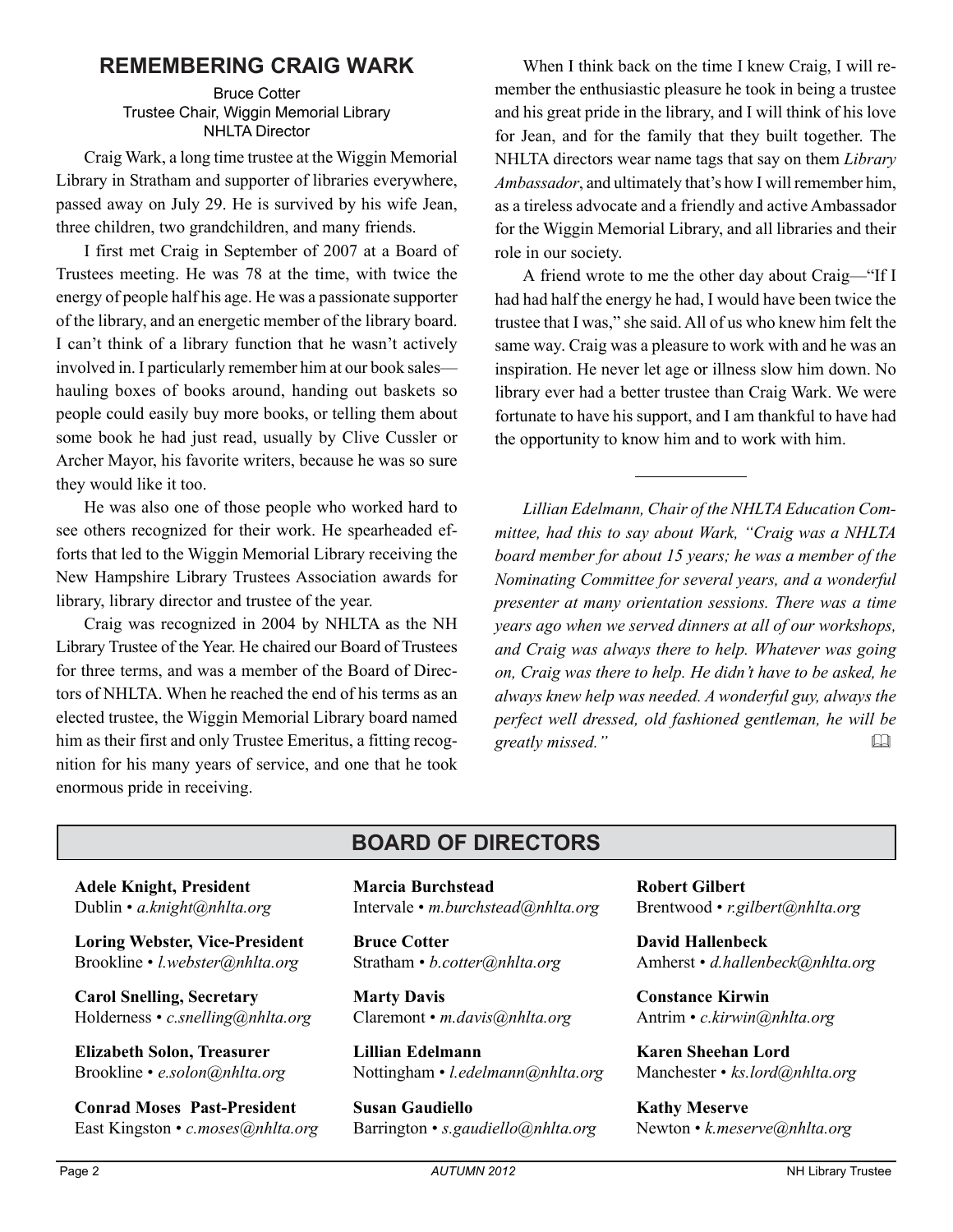

# **MESSAGE FROM THE PRESIDENT. . .**

#### *My Bookshelves*

With the rise of innovative technology, libraries are changing. Even our sources of reading mate-

rial are subject to change. Library users may search the Internet rather than turn to books for their information. Many book lovers are weighing the merits of e-Books as opposed to traditional books. I have been mulling this over myself.

Libraries and books have always been a mainstay of my life. My first memories of a library are of a small one room library in a little town in Connecticut. My brother and I would make a weekly 6 mile round trip on our bikes to get our books (usually 6 or 7 for each of us). I can still remember the placement of the books. Walk in; turn right for children's books, left for the adult books. Straight ahead was the librarian's desk. We would always engage in a friendly conversation while there. As the years went by, there were school and college libraries, other town libraries, and even private libraries. I knew libraries were a place where I could get wonderful books to read and obtain answers to many questions as well.

When I moved to Dublin, NH, one of the first things I did was get a library card. I loved the little library, crowded as it was with about 20 thousand books crammed into every available space. It has since been renovated and expanded and now includes a bank of computers and offers Wi-Fi and even Kindles. When my laptop is down I can log onto a library computer for my link to the world.

I still follow the traditional path for selecting books although I welcomed the opportunity to go into Overdrive and download audio books and transfer them to CDs. I resisted buying a Kindle when they were first introduced but I recently purchased an iPad and one of the first ways I used it was to download the Kindle App. I now have some e-Books in my iPad library. How exciting! And it is amazing—read a page, "tap" and the page turns, another "tap" another page. I also delight in sharing titles and authors with several other book aficionados via frequent emails labeled "my bookshelf." My friend bought an iPad too, and we are now trying to figure out how to share our downloaded books. I know you can also borrow e-Books from libraries for a period of

up to three weeks. Many people love their Kindles and e-Readers; they find them interesting and convenient. Others claim they do not want to give up the feel of a physical book in their hands. I prefer having traditional books in my hands too and continue to check them out at the library. However, I personally think having a supply of unread books in any form, along with the many books I have already read, is like having money in the bank. It is there when you need it. Regardless of the ways by which I fill my bookshelves, the library continues to be a dominant beacon that leads me to books, DVDs, services, programs, and answers to questions.

In my capacity as President of the NHLTA, I have had the privilege of visiting many fine libraries and noting how much they have to offer. As the year progresses, I look forward to more opportunities to see how libraries are faring in this accelerating age of technology, and how library patrons and readers bridge the traditional and the new. There is a perception by some that libraries and books will become obsolete. I do not believe that for a minute. Libraries are meeting the new demands. Library directors find that they must help patrons with e-Readers and e-Books, audio books and computers. Trustees are drafting new policies to cover these innovations and reconfiguring space to fit everything in. All this in addition to what they are already doing. They are busier than ever.

As trustees, you are all committed to libraries and books and library technology. I would be very interested in knowing how your libraries are changing and about some of the choices that you and your library patrons are making. Please share your stories.

Adele Knight

## *Thank You*

The NHLTA received a much appreciated donation in support of the 2012 Orientation Workshops. Our thanks to TD Bank for their contribution towards the education of our Library Trustees.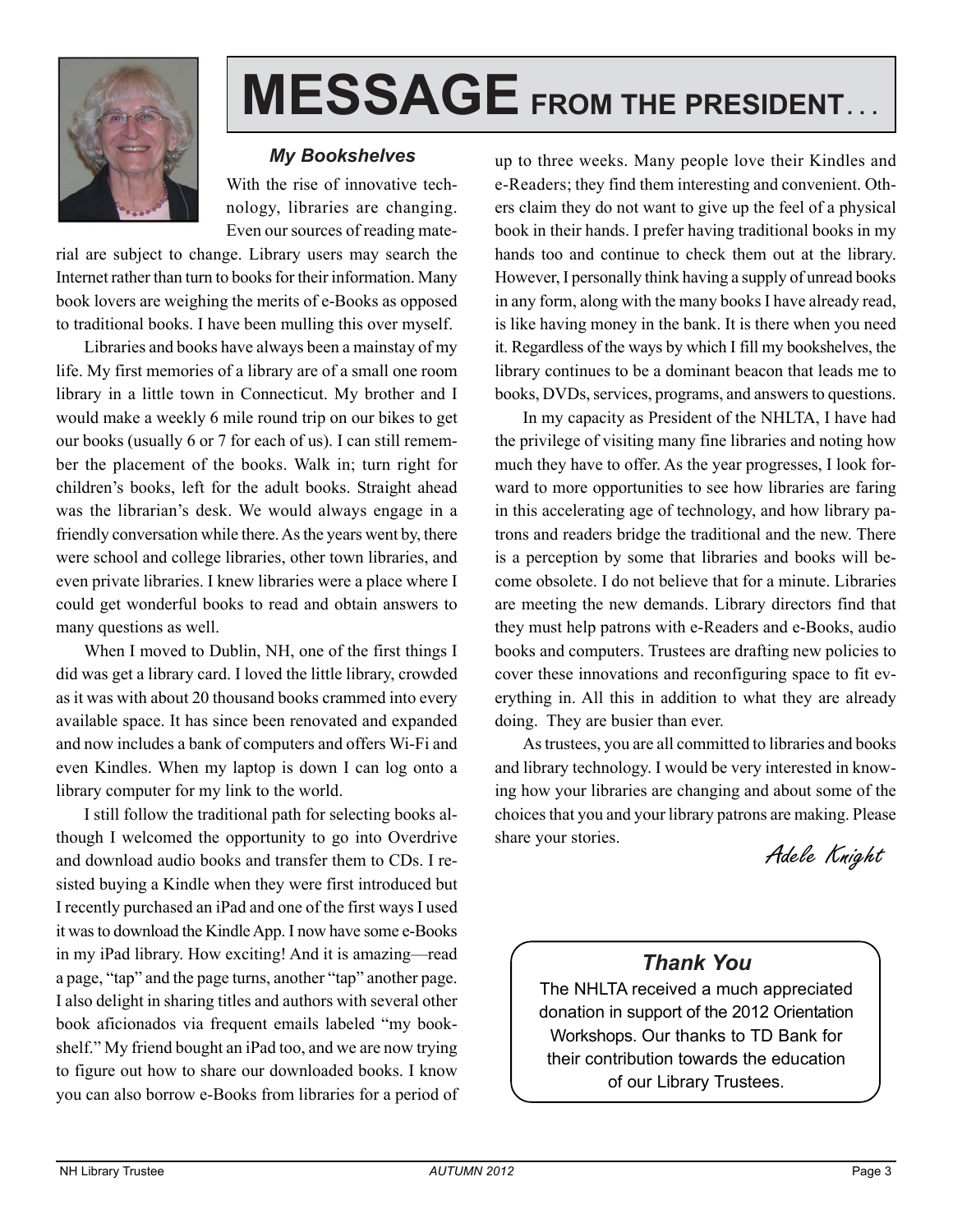### **THE STATE OF DIGITAL MEDIA**

#### David Hallenbeck NHLTA Director Chair, Technology Committee

This past June, I attended the Digital Summit, an excellent workshop presented by the New Hampshire Library Association (NHLA) for librarians and other interested people. As library content increasingly migrates from physical to digital formats, it is critical that libraries understand, plan for, and manage these migrations. There were many informative sessions and this is just a summary of one of them on the state of digital media from the perspectives of the American Library Association (ALA), publishers of content, and vendors, taken from my notes and slides provided by the speaker.

Dr. Alan Inouye, the Director of ALA's Office for Information Technology Policy and Program Manager of its Digital Content & Libraries Initiative, came in from Washington to describe the current state of this remarkable transition that is only in the early stages of its evolution as traditional players (authors, publishers, and distributors) respond or adapt to new roles brought about by the changing technologies and related services. This variety of responses by these players has brought about a heterogeneous environment in which libraries have to find their way in order to continue to provide current, relevant content to their patrons. E-books can be no longer just digital translations of printed works but can become interactive works, linking websites and video to the material in them. Authors and publishers, burnt by the Napster experience of free distribution of audio content without regard for copyright or provision of payment for the content, are petrified that the same could occur with digital media, hence their concern for digital rights management and limited use enforcement. Libraries themselves have been part of the publishing ecosystem for a long time and are increasingly becoming involved in content creation/publishing with the tremendous demand for quality information and the relatively short supply compared to the massive amounts of data on the Internet. It is into this sea of continued complexity and chaos that public libraries sail where its systems, technologies, and services are all changing and the most critical attribute is to be flexible. As all entities are experiencing profound change, there are the opportunities and challenges for libraries to redefine their roles and relationships.

Having provided a systems level overview of what is happening, Dr. Inouye proceeded to give some perspectives from individual players—publishers, distributors, authors, and libraries. He stressed that the environment should be looked at as an ecosystem of interdependent parts in which all sides need to better understand the other players.

As noted before, publishers are paranoid and perhaps rightly so, considering the Napster experience. They are concerned about short term sales, cybersecurity, and the possibility that well-stocked libraries could become an effective substitute for best sellers. Despite the fact that it costs less to produce e-Books, they feel pricing should be higher than print due to ease of turnover, lack of wear, lower processing costs, etc. They recognize the increasing role of libraries to facilitate the process of discoverability as bookstores disappear. They feel increasing competition from both self-publishing at the low end and Amazon at the high end.

Distributors are in an interesting position. While the rapid growth of e-Books means market opportunity it also means ease of entrance for competitors. They need to define what is their value added in the ecosystem. Their goal is to increase the number of titles available and ease in getting them and, in the process, make the publisher and library customers dependent upon them.

Authors like to eat. While they love libraries, love does not pay the bills. Unless they are famous, they have little power in dealing with publishers but feel that libraries do. They are also concerned about maintaining control of their works, as once a work is digitized it can theoretically go anywhere. They feel that an opportunity may exist to work jointly with libraries on common interests, and already there are some groups of authors doing this.

This brings us finally to the library. Libraries want basic access to e-Books, which is not always the case as some publishers won't sell to libraries, make only limited selections available, price them out of reach, or restrict their preservation. They want technical problems with e-Books solved, such as clunky interfaces, multiple incompatible formats and technologies. They are willing to consider alternative business models such as different terms of access or even ads but do not want to be taken advantage of. A mission of pub-

*continued on page 8*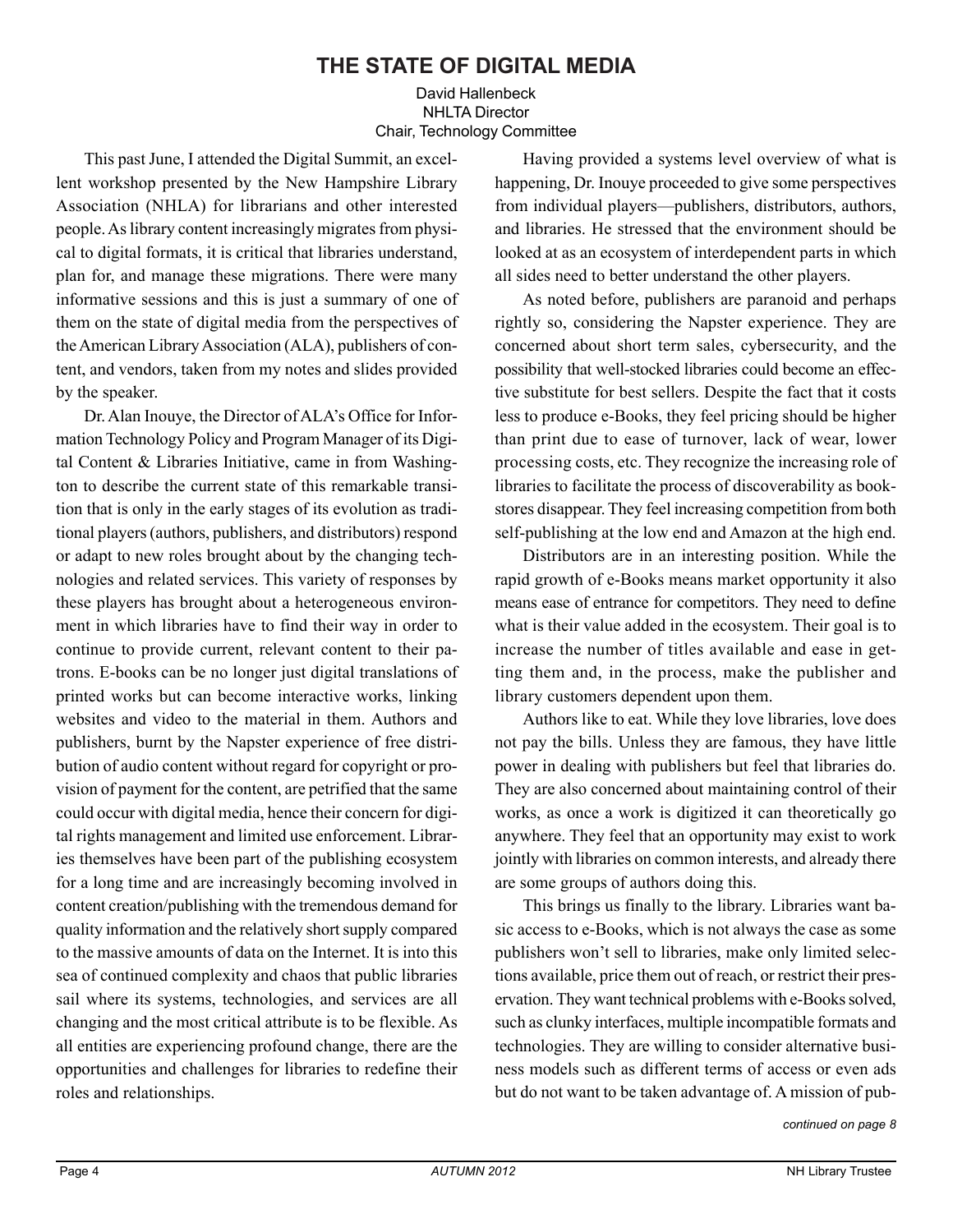### **ORIENTATION WORKSHOP** *Last chance Oct 11*

What does it take to be a trustee? What are your responsibilities? This orientation workshop will provide you with the knowledge and wisdom to fulfill your duties and handle the office of library trustee.

The last of a series of six sessions at five different locations in the state, the workshop will be held at the Local Government Center (LGC), 25 Triangle Park Drive, Concord. Directions are available at *http://www.nhlgc.org/about/ directions.asp*. Registration deadline is October 5. Contact Marcia Burchstead for more information: 356-8462 or email: *m.burchstead@nhlta.org*. Downloadable registration flyer on home page of NHLTA website: *www.nhlta.org*. 

## **REGIONAL TRUSTEE NETWORKING**

**Monadnock Area Trustees** met September 13 at the Gay-Kimball Library in Troy. After a summer hiatus, this gathering was held in the evening to accommodate trustee work schedules. The group generally meets once a month at various libraries in the Monadnock (Western) part of the state. For more information contact Adele Knight, Dublin: 563-8937 or *a.knight@nhlta.org*.

**Carroll County Trustee Roundtable** met September 18 at the Moultonborough Library. This group meets twice a year. For more information contact Marcia Burchstead, Intervale, at 356-8462 or email *m.burchstead@nhlta.org*.

**Greater Hooksett Networking** group met September 5 at the Derry Library. There were twelve trustees present representing five libraries. It was an evening of lively discussion and much sharing of ideas on a range of topics from fundraising ideas, enhancing Friends' groups, to director evaluations.

Contact Elizabeth Ives, Derry, at 434-6539 or email her at *mives@grolen.com* for more information about the next gathering,

**Souhegan Area Trustees** generally meet quarterly with another gathering TBA in the coming months. This network covers a wide span of towns in the Souhegan area from Brookline to Greenfield . For more information contact Betsy Solon at *e.solon@nhlta.org*.

*Dates, times and locations of Regional Trustee networking are posted on the LISTSERV® and the NHLTA website: www.nhlta.org.* 

## **TIPS FROM THE TRENCHES** *Budgeting for Professional Development*

#### Betsy Solon, NHLTA Treasurer

Neither election nor appointment to a public library board guarantees the critical skills and knowledge required to be a successful library trustee. In order to be good public servants and ambassadors for libraries, trustees must expand their vision and understanding through education and training. Likewise, it is important to provide opportunities for library staff to learn and grow. Here in New Hampshire we have two terrific organizations dedicated to education: the New Hampshire Library Trustees Association (NHLTA) and the New Hampshire Library Association (NHLA). We are also eligible for membership in the New England Library Association (NELA) and the American Library Association (ALA).

As your board prepares its library budget for 2013, please remember to invest in continuing education for both the trustee board and the library staff. Your library budget should contain a line item called "Professional Development." It is there that the expenses for association dues (at a minimum, NHLTA for trustees, NHLA for staff), any conference and workshop registration fees, mileage/travel reimbursement, and funding for other education events should be assigned. If they do not understand so already, you must make the case to your town how very important it is for the library board and the library staff to remain aware of new trends and best practices in the library world.

Remember, the NHLTA membership voted at the 2012 Annual Meeting to set dues for 2013-14 to \$30 per membership. Those dues will be payable by July 1, 2013. 

## **BROOKLINE PUBLIC LIBRARY…** *then and now*

Loring Webster NHLTA Director

Our librarians found some old, hand-written catalogs from 1878 containing by-laws and policies of the Library. The comparisons to today's library are interesting:

| 1878 2012                                           |
|-----------------------------------------------------|
| 42                                                  |
| unlimited                                           |
| Minimum age to get a card: 10 years old 5 years old |
| 2 cents 5 cents                                     |
| 14 days 14 days                                     |
| Weekly hours open to the public:                    |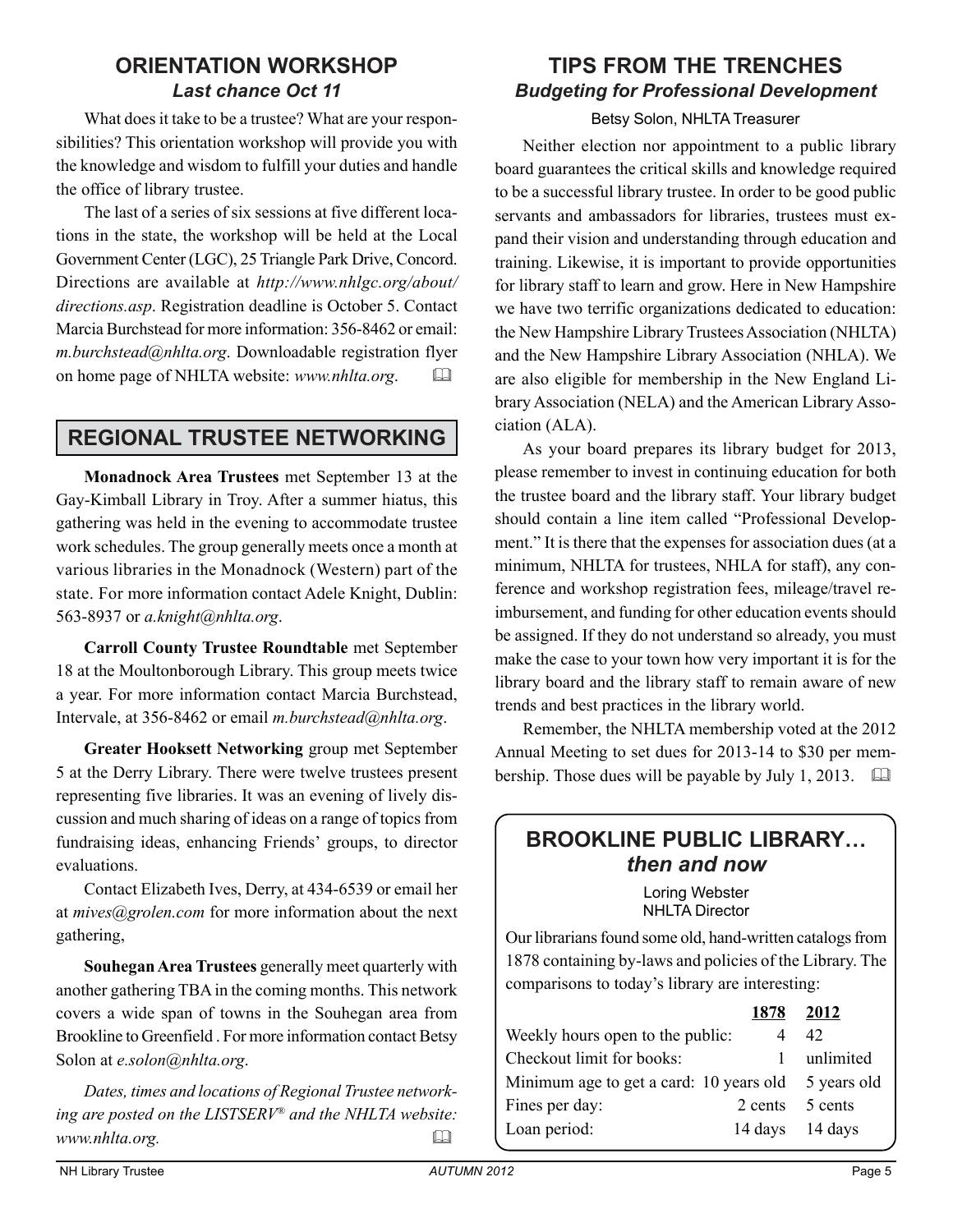#### **LIBRARY ACCESS AND LIBRARY POLICY** *Guidelines for Trustees and Librarians*

Lori Fisher Director, Baker Free Library, Bow 2012 NHLA President

I had the great pleasure of attending my first Public Library Association conference this spring in Philadelphia, PA. While the whole conference experience was amazing, what has remained with me since then are three sessions that dealt with various aspects of library access and First Amendment rights. Specifically, all three sessions dealt with various library policies having to do with meeting rooms, bulletin boards, patron behavior, and unattended children.

Trustees and library directors need to think about a couple of things every time they attempt to draft or revise a policy that affects library access. First, the primary consideration when drafting library policy should be making certain that the policy does not violate the First Amendment. Trustees and staff should be very familiar with the wording of the First Amendment and the application of that amendment to the specific situations being discussed. Second, a familiarity with state and federal laws is very important. Checking with the American Library Association (ALA) Office of Intellectual Freedom would be a good place to start to find out if there is case law for specific issues (http:/ /www.ala.org/offices/oif). Last, trustees and staff should always set aside personal beliefs and emotions when drafting, revising, or implementing a library policy.

In addition, the ALA Office of Intellectual Freedom offers the following guidelines for drafting library policies that deal with library access:

- 1. Policies must be crafted so they can be applied objectively.
- 2. Policies must be enforced consistently.
- 3. Policies must be reasonable and related to library use.
- 4. Policies should provide for an appeal mechanism, even if that mechanism is informal.
- 5. All library policies, regulations, and procedures should attempt to balance competing interests, and avoid favoring the majority at the expense of individual rights, or allowing individual users' rights to interfere materially with the majority's rights to free, equal, and equitable access to library resources, services, and facilities.
- 6. Policies should avoid arbitrary distinctions between individuals or classes of users, and avoid targeting spe-

cific users or groups of users. They should not have the effect of denying or abridging a person's right to use library resources, services, or facilities based upon arbitrary distinctions such as origin, age, background, or viewpoint.

7. Once the library has policies and procedures in place, follow them exactly. Do not ignore library policy, and do not allow staff to ignore library policy.

Put simply, here's how to apply these guidelines for meeting room policies. The first consideration should be whether or not the library wants to have meeting rooms open to the public at all. This discussion is moot if the library does not open meeting rooms to the public! However, if meeting rooms are opened to the public, there can be no content restrictions for users. The library can have time, place, and manner restrictions if those restrictions are applied consistently to all. For example, it is not appropriate to single out a certain type of group (i.e., we do not allow political or religious groups to use the meeting rooms), and it is also not appropriate to deny meeting room access based on the content of the meeting (a group wants to have a Libertarian speaker for their lunch meeting).

The same guidelines also apply to public bulletin boards. First, decide whether the bulletin boards are open to public postings. If so, then the library can only restrict time, place, and manner—not content—of postings for those bulletin boards. For example, the library can specify that postings will only be allowed to remain on the board for two weeks, that the size of the posting must be smaller than 11" x 17", and that the library reserves the right to take down materials that exceed the size restriction before the two week limit is complete. The library cannot specify that they will deny posting ability to groups based on their beliefs, such as political groups or religious groups.

For more information on notable court opinions on library access, download this pdf handout from one of the 2012 PLA session speakers:

*http://s4.goeshow.com/pla/annual/2012/client\_uploads/ handouts/PLAAccessHandout2012.pdf*

If you are interested in how to deal with religious group access in public libraries, the ALA Office for Intellectual Freedom has put out a great Q & A document:

*http://www.ala.org/offices/oif/statementspols/otherpolicies/ religionqanda*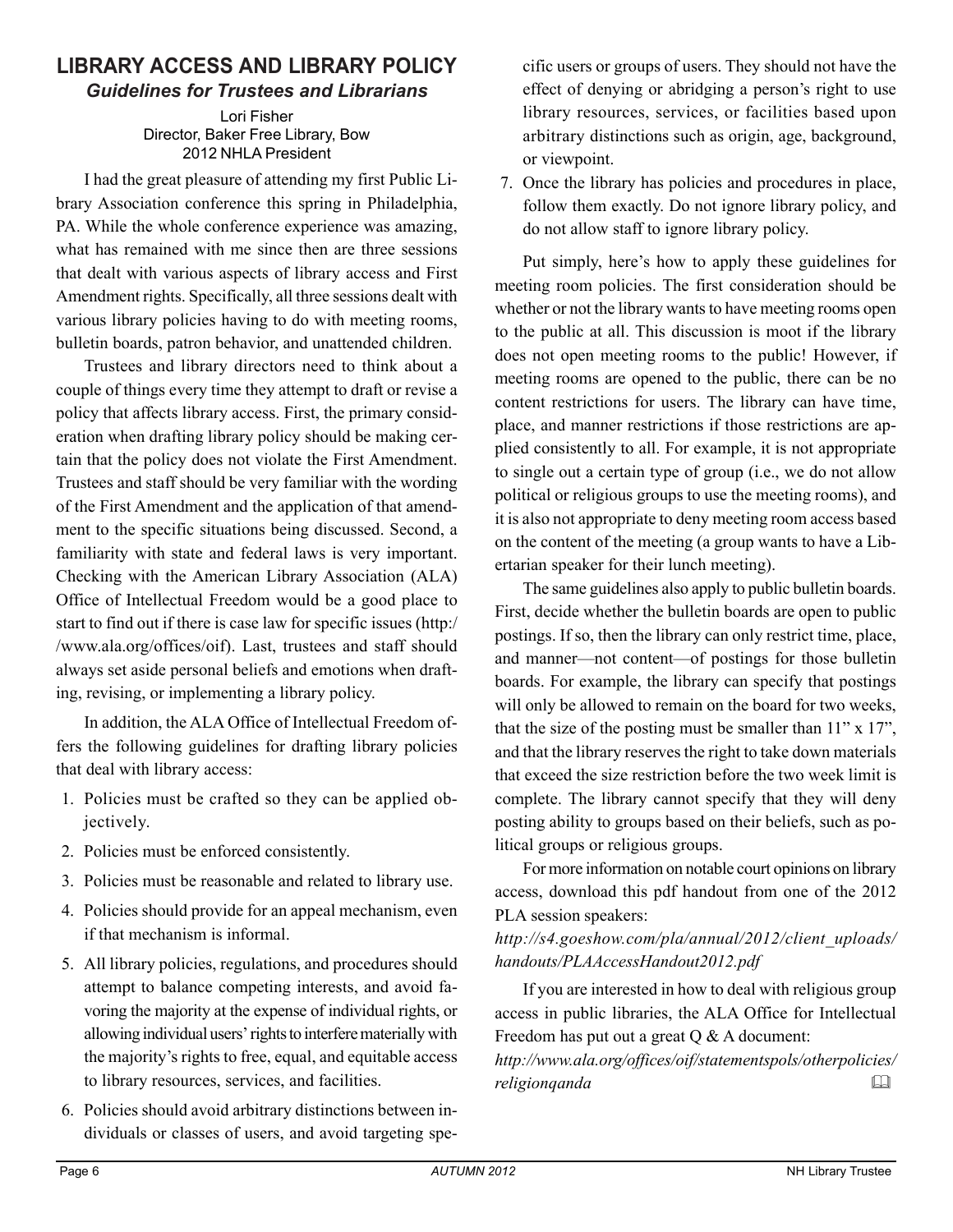### **NHLTA DIRECTORS PROFILE:** *KATHY MESERVE*

Kathy Meserve joined the board of directors of the NH Library Trustees Association in 2011 and at once became an active and integral member. She serves as secretary of the education committee (planning the annual conference, orientation and workshops), coordinator of library visits, and is liaison to the NH Library Association.

Meserve received her BSN in Nursing from Georgetown University, Washington D.C. and later a MSN in Nursing from Boston College. Now retired, during her career as a registered nurse she was employed in a number of clinical areas, staff and administrative roles.

Seven years ago she moved to Newton, NH. Prior to coming to New Hampshire she and her family lived in Ohio, Washington and Boston, Melrose and Topsfield, MA.

When asked how she came to serve on the NHLTA board she replied, "Actually, I wasn't looking to join the board of NHLTA. Loring Webster (vice-president and chair of the Governance Committee) contacted me and asked me. I thought it would be a good opportunity to learn more about public libraries throughout the state, what their concerns are, and help to advocate for them in whatever way I can. Libraries serve an important role in the community and that role is being challenged. We need more voices to speak for the value of public libraries."

"Education is an important function of the NHLTA, if we are to be effective as trustees. I would like to help in that effort, in whatever way I can," she continued.

After moving to Newton she initially joined the Friends of the Gale Library and eventually became secretary, treasurer and then president. She organized book sales and other fundraisers. Originally serving as an alternate trustee for three years she was subsequently elected a trustee in 2011.

"During these years I have attended many NHLTA functions, in order to educate myself on the role of the library trustee and the RSAs pertaining to libraries. As a member of the NHLTA board, I believe that libraries are a vital part of our communities and hope that I can help to bring continued educational resources to the state's library trustees," she said.

"I have always loved books, been an avid reader, and supported my local library, wherever that may be. When our children were in elementary school, I was the volunteer school librarian, as we did not have a paid librarian on staff. As such, I was responsible for ordering books, maintaining books and circulation records, supervising the read aloud program and class visits," she added.

Asked about her role as liaison between NHLTA and the New Hampshire Library Association she said, "NHLA is a professional organization of library personnel, trustees, and library supporters...It is the organization that many library directors belong to, and it works closely with the NH State Library Director Michael York." (*NHLibrarians.org*)



In addition to her volunteer efforts at the Gale Library she has served her community as vice-president of the Newton Historical Society, chairperson for the Fall Social, treasurer of the school PTO for four years and a member of other civic organizations.

NHLTA is appreciative of the expertise and experience Meserve brings to the board.



#### **FAQ ABOUT TERM LIMITS**

*QUESTION:* Can the board of trustees adopt a bylaw that limits the number of terms a trustee may serve?

*ANSWER:* No, the statutes do not authorize a library board to limit terms. Bylaws may only govern a library board's "own transaction of business" and "the government of the library" **RSA 202-A:11**. Any town having a public library shall...elect a board of library trustees consisting of any odd number of persons…Such trustees shall serve staggered 3-year terms or until their successors are elected and qualified … **RSA 202-A:6**

*Complete verbiage of each RSA cited above is available at: www.gencourt.state.nh.us*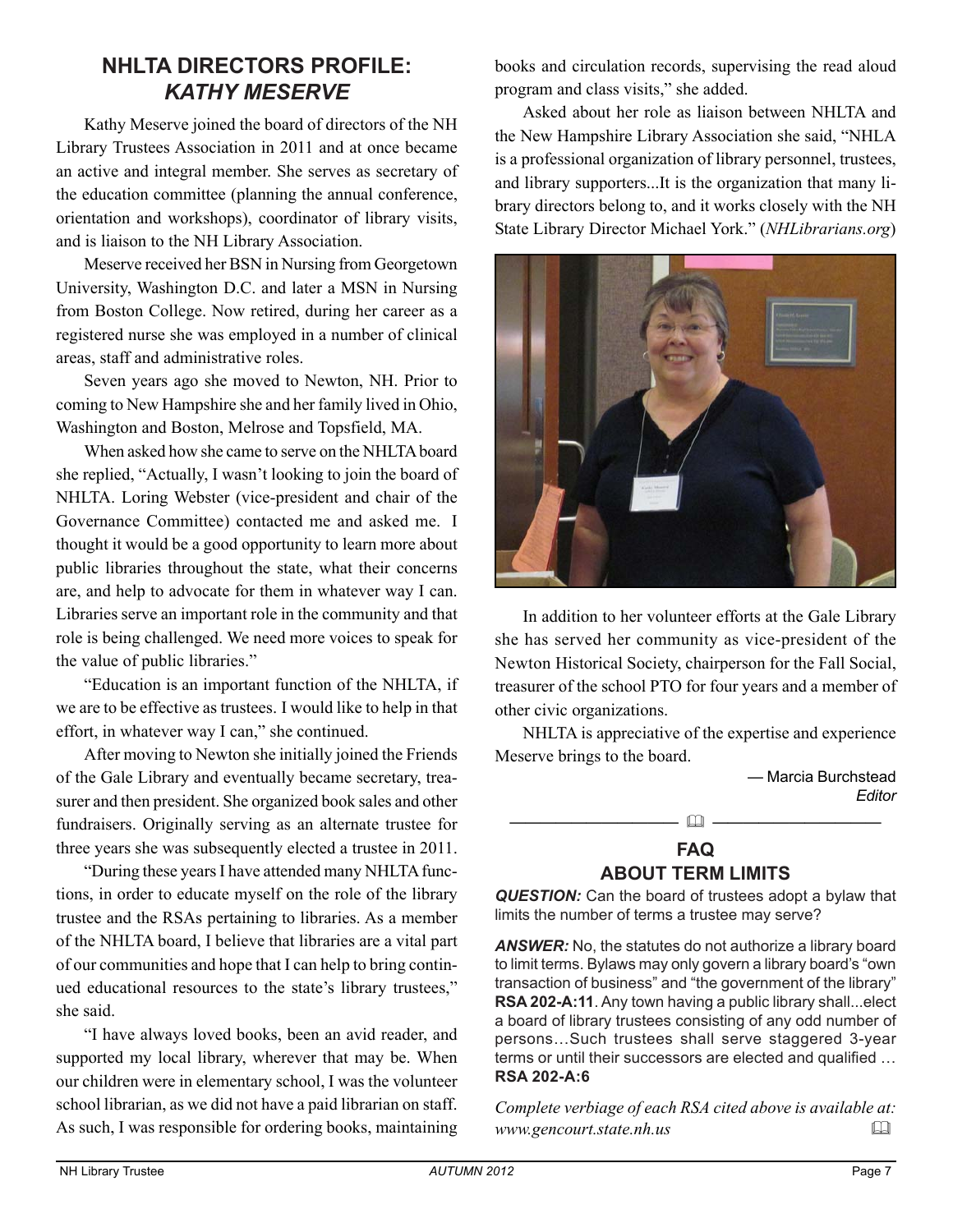#### **North Country Open House** continued from page 1 **POLICIES EVERY LIBRARY**

One issue was communication via email. The group shared that many trustees do not utilize email so it was suggested they go to their library and have library staff set them up with an account and how to access it. It was explained that NHLTA does many mailings each year and the cost for postage, printing and processing increases annually.

There were several trustees who were unable to attend due to other commitments but expressed interest in seeing this scheduled. A short time later another trustee registered for the Lancaster orientation and when asked why she didn't come to the open house her response was she knew nothing about it. It was advertised in the last newsletter, on the web site and by way of email blasts. It would appear NHLTA needs to address how to get trustees to keep abreast of meetings, training and communications.

NHLTA wishes to express their thanks to Weeks Memorial Library and director Barbara Robarts for allowing us to schedule this event at their venue.

> — Marcia Burchstead *Editor*

*Future NHLTA Open Houses scheduled this Fall will be in Claremont, Hampton, and Rochester with more being planned for next Spring. Check the calendar on the back page of the newsletter and the Library News/Calendar page of the NHLTA website at www.nhlta.org for dates, times, and locations.* 

#### **The State of Digital Media** continued from page 4

lic libraries to consistently provide the highest quality of information to its patrons at the lowest cost remains constant, regardless of changing technologies.

This ecosystem of libraries, publishers, distributors, and authors is under constant and unpredictable change, change precipitated by both technological and economic forces. Organizations such as the ALA and the New Hampshire State Library are monitoring and trying to influence these changes through discussions with publishers and distributors, developing favorable business models, writing position pieces to make the public and library aware of what is going on, developing an in-depth understanding of the technologies involved, and looking at the longer-term implications of such things as richer e-Books and digital content, content production in libraries, digitization, archiving and preservation. We will try to keep you informed as Trustees about what we learn. Your ideas and thoughts are welcome. 

## **SHOULD HAVE**

*Thank you to the Jaffrey Public Library for sharing their Reconsideration of Library Materials Policy. This policy is a sample and should be tailored to fit your library.*

#### **Reconsideration of Library Materials**

It is the belief of the Library that censorship is a purely individual matter and declares that while anyone is free to reject material of which one does not approve; one can not exercise this right to restrict the freedom of others.

1. Requests for removal of books from the open shelves, for reconsideration of the placement and/or handling of materials, for alteration of displays or for the cancellation or alteration of a program must be written and signed prior to the consideration of the Board of Trustees. A Request for Reconsideration form is available at the circulation desk. (sample attached).

2. The objection will be reviewed by the Trustees in open session at their next regularly scheduled meeting.

3. The objection will be reviewed to determine if the service in question conforms to this policy and others the library has currently adopted.

4. During reconsideration, no changes will be made to the service as presented. Materials challenged will remain in circulation, programs will continue as scheduled, and displays and exhibits will remain intact.

5. A written response to the objection will be made within 30 days of the filing.

*With permission from the Jaffrey Public Library Board of Trustees, the Policy and the Request for Reconsideration Form are both available for download on the NHLTA website: www.nhlta.org.* 

#### **CONTRIBUTE TO THE NEWSLETTER**

Do you have a great idea for an article for New Hampshire LIBRARY TRUSTEE, the newsletter of the New Hampshire Library Trustees Association?

We encourage you to submit articles and/or photos to us for consideration. Topics could include events, programs that you have initiated, announcements or a recent success.

The copy deadline for the next issue is December 5, 2012. Please e-mail all submissions and inquiries to Adele Knight: *a.knight@nhlta.org* or Marcia Burchstead: *m.burchstead@nhlta.org*.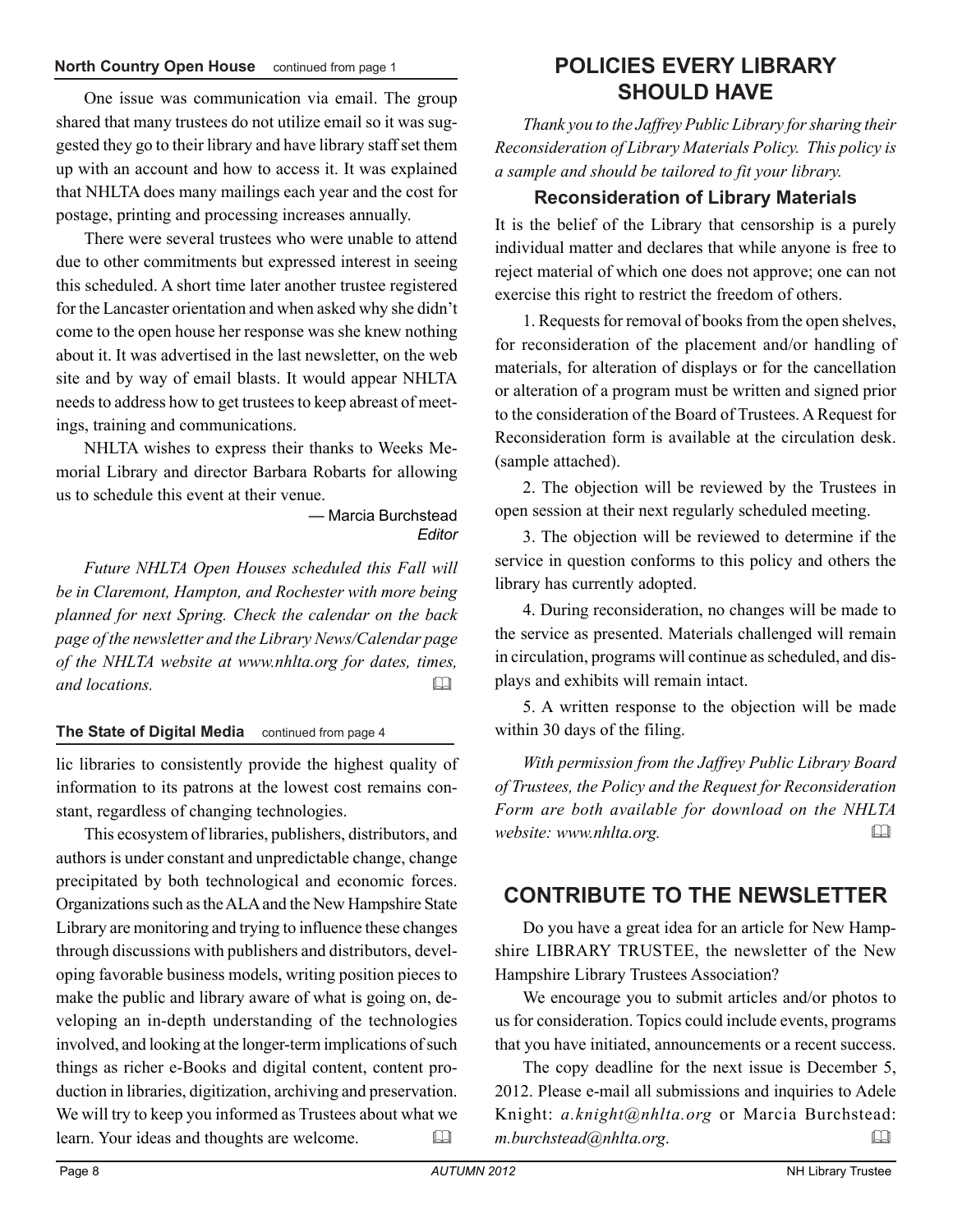## **MANCHESTER CITY LIBRARY**

#### Karen Sheehan Lord Trustee, Manchester City Library NHLTA Director

Referred to as "the jewel in the crown" of the Queen City, the Carpenter Memorial Library is a stunning Italian Renaissance Revival style structure built between 1912 and 1914 at a cost of \$350,000. These funds were given by Frank P. Carpenter to the city of Manchester specifically for a new library to honor his deceased wife, Eleanora Blood Carpenter. It was one of the first libraries in the state with a designated children's room.

The original library was created in 1854 by Mayor Smyth when he signed a charter with the existing private Athenaeum. When the new library opened, 74,000 books were moved in wooden crates from the old location on Franklin Street to the Pine Street building. Some of these



wooden crates are still housed in the attic. In 1981 the West Community Branch Library was started and housed in a historic firehouse built in 1874.

Extensive renovations have occurred over the years including the recent installation of a new HVAC system, a modernization of the existing auditorium and professional cleaning of the exterior granite and marble. In 2007 the Carpenter Memorial Library won a NH Preservation Alliance award as well as an award from the Manchester Historic Association. Library Director Denise van Zanten was named one of two Directors of the Year by the NHLTA in 2011.

The library currently has 40,000 card holders and houses just under 220,000 volumes in the main building and 30,000 in the West Community Branch Library. Its NH History Room is well used by historians and genealogists alike. In the past 12 months patrons have borrowed more than 537,000 items. Currently 42 staff members assist patrons and plan

and supervise numerous library programs open to the public which are very well attended. They also provide an outreach Home Services program and school visits. Manchester's growing immigrant and refugee population, who previously never had a public library, get extensive assistance with library cards, accessing information and using computers. Public use and demand of computers is very heavy. Both buildings have numerous computers and are wired for Wi-Fi access. Our library web site allows patrons to search for materials and renew and reserve books on-line as well as access downloadable audio books and e-Books. The ground floor children's room buzzes with activity throughout the year, led by our amazing Children's Librarian, Karyn Isleb, who has created many new programs. She also does story times at the Currier Museum of Art, local churches and the Mall of NH. Our library buildings are designated as cooling and heating stations for our city and after major storms it is usually "standing room only".

Reduced funding from the local tax base and staff shortages continue to be a challenge as we maintain two buildings open to the public for a total of 83 hours per week. Staff are creative in how they manage their workloads but the library has had to cut hours in order to maintain service. Supplemental funds are provided through the Library Foundation fundraisers and periodic book sales. For more information about our library van Zanten extends an invitation to "visit us in person or online at *www.manchesterlibrary.org*".

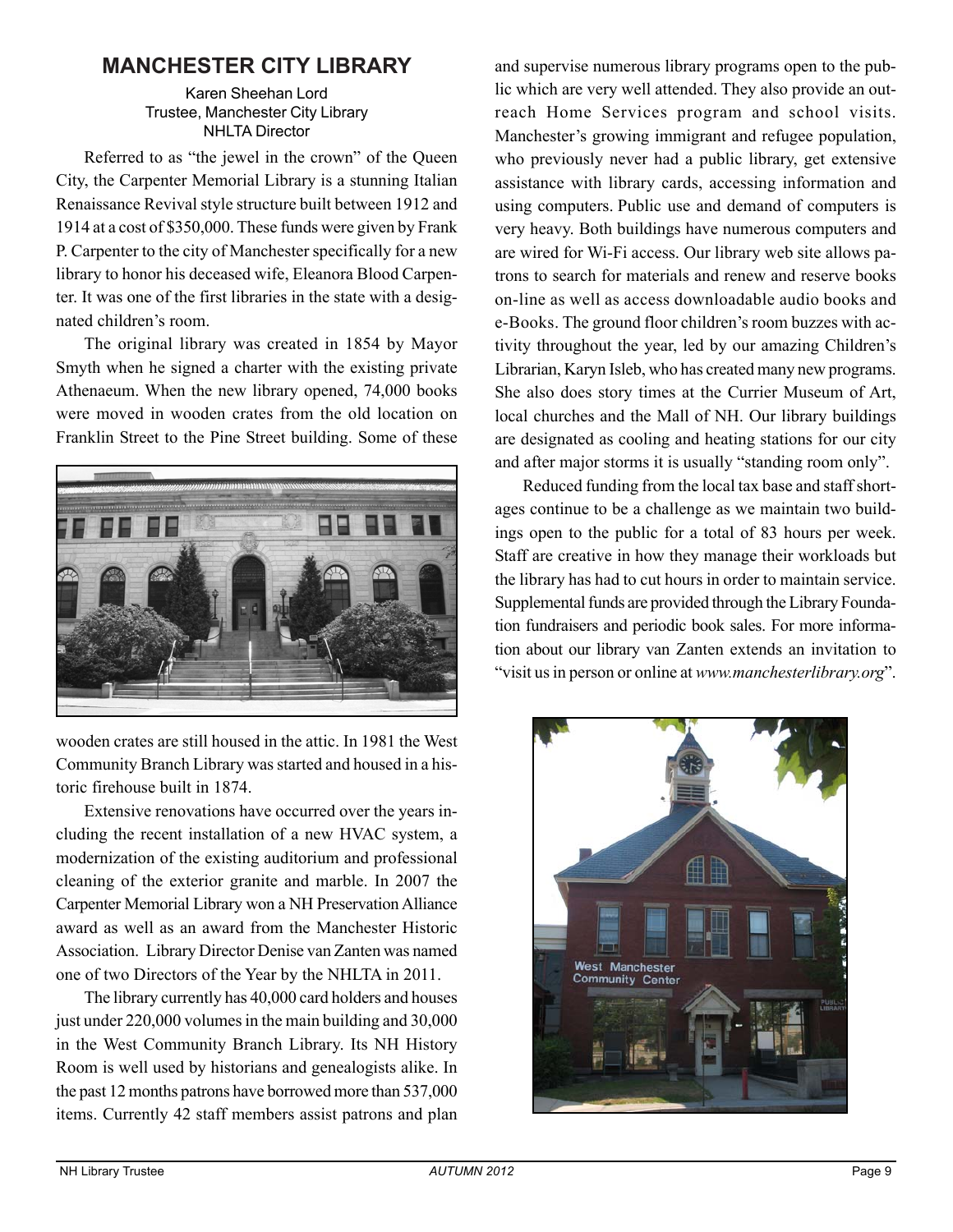## **FISKE FREE LIBRARY, CLAREMONT**

Marty Davis Trustee Chair, Fiske Free Library NHLTA Director

"The new library is really a gem. The building (is) pleasing in design and finish…the interior of this little temple is indeed beautiful." So wrote the National Eagle newspaper (Claremont) on Saturday, November 5, 1904. That new gem continues to this day to be a gem in a city which is fortunate in its inventory of fine buildings of that era. This building, a Carnegie library, is the third and current location of Claremont's Fiske Free Library.

In 1873, native resident and long-time merchant Samuel P. Fiske, did "give, grant, and convey" to the town of Claremont two thousand volumes of books for the purpose of establishing a library for the town's inhabitants. He subsequently bequeathed financial contributions for the purchase of books.

The books were housed in rooms in the upper story of the Stevens High School Building for five years, and in 1878 were moved to the newly acquired and renovated Bailey Building. They remained there until 1904 when they were moved to the current Carnegie building.



Claremont's Fiske Free Library continues to be the center of learning and literature for many residents. The library currently has a full-time director and three full-time employees to direct research, circulation, and the children's library. The part-time staff numbers were cut in last year's city budget along with other positions in the city, leaving the staff with an abundance of materials and information to process.

Since Claremont has a city form of government, the Fiske Free Library operates as directed by the City's library

ordinance. Under that ordinance, the library is funded by the city and managed by the City Manager and the Librarian. The Board of Trustees' primary responsibilities are to advise the city manager by recommending capital improvements and policy regarding the use and management of the library.

The library currently serves approximately 3,000 cardholding patrons and has an annual circulation of about 115,000 volumes of books, audio CDs, and DVD discs.



Patrons also have access to Wi-Fi, genealogical research materials using microfilm and microfiche, and state-sponsored downloads of audio books and e-Books.

The current inventory contains approximately 65,000 books, CDs and DVDs.

The library's Gilmore Room is used throughout the year for children's and adult programs, and is used by the public for many activities including home-schooling presentations, Girl Scout and 4-H meetings, summer reading programs, story-telling, music programs, private seminars, and real estate closings. For larger gatherings, we are fortunate to be able to use the Community Room of the Trinity Episcopal Church next door.

During our August program, we were treated to a twohour visit with Atticus, and with Tom Ryan who authored the story of courage and inspiration entitled *Following Atticus*. In September, Moultonborough author Jane Rice discussed her book *Bob Fogg and New Hampshire's Golden Age of Aviation: Flying Over Winnipesaukee and Beyond*.

We are proud of our library and our talented, committed, and resourceful staff.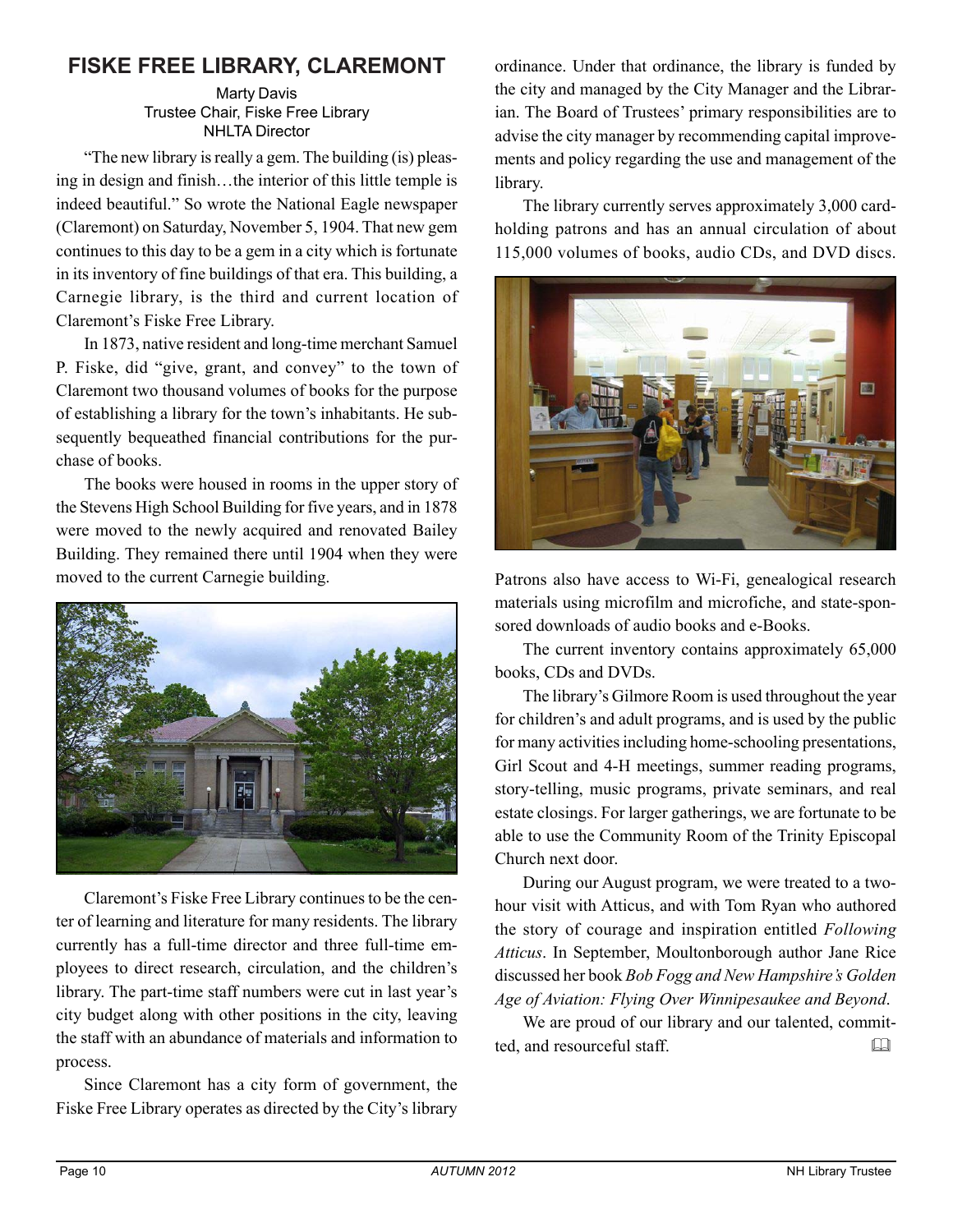#### **WIGGIN MEMORIAL LIBRARY CELEBRATES 100TH BIRTHDAY!**

Bruce Cotter Trustee Chair, Wiggin Memorial Library NHLTA Director

The Wiggin Memorial Library in Stratham had its 100<sup>th</sup> birthday party on July 14<sup>th</sup>, and held a celebration for its patrons. The library was built in 1912 with funds left in the will of Emma B. Wiggin in memory of her husband, George A. Wiggin.

A recent article in the Exeter News-Letter recorded, "The library was designed by noted Boston architect C. Howard Walker, who also designed buildings for the 1898 and 1904 World's Fairs; it was built in 1911 by noted Portsmouth contractor Sidney S. Trueman, according to the state Division of Historical Resources.

"The stone building, which sits on the corner of Portsmouth Avenue and Winnicut Road, is a turn-of-the-century example of the "eclectic" movement, combining elements of Georgian, Gothic, Classical Revival and Shingle styles into a cohesive and elegant building."

The library has been through many changes over the 100 years of its existence, and is no longer in the original library building, which is now the home of the Stratham Historical Society and recently named a New Hampshire historic landmark. In the 1970s the library outgrew the original building and moved into the town municipal building. Over the past four years the municipal center building has been renovated, providing over 6,000 additional square feet to the library, and effectively doubling its size.

"The library has definitely changed over time; who knew that after 100 years it would include online e-Books, DVDs and magazines," said Bruce Cotter, chairman of the Library Trustees. "But there have been libraries of one kind or another in Stratham since 1793. It is still a community center and a place for people to go for entertainment and information. The people of Stratham love it and support it and we are grateful to the town and all the volunteers for the hard work they put into it."

Well over 200 adults and children attended the celebration, which included an ice cream social as well as deli sandwiches and salad, storyteller Odds Bodkin, musician Gary Sredzienski, face painting, balloons, historical exhibits, and tours of the original and new library buildings. In addition, the Leftist Marching Band marched to and through the library, serenading the attendees.

It was important to Library Director Lesley Kimball that the event be free to the town. "The people of Stratham have given us a tremendous amount of support and we wanted to say thank you for that," she said. So the Board of Trustees organized a wine raffle that raised enough funds to cover the cost of the entire event.

In an editorial recognizing the celebration, the Exeter News-Letter said, "While it is right and good to celebrate 100 years of history, Stratham residents also have plenty of reasons to celebrate the library of today. Recently renovated and expanded, it truly is an inviting community center dedicated to feeding the intellectual needs of all community members. …..In short, the library is a treasure and we have no doubt that 100 years hence future generations of Stratham residents will look back with pride on all that the library and its staff are doing for the community of today."

#### **FAQ ABOUT MEETING MINUTES**

*QUESTION:* How soon do the minutes need to be published? *ANSWER:* Within 5 business days. **RSA 91-A:2**

*QUESTION:* Where do the minutes need to be kept? *ANSWER:* At the library. **RSA 91-A:4**

*QUESTION:* How long do we need to keep the minutes? *ANSWER:* Permanently. **RSA 33-A:3-a**

Complete verbiage of each RSA cited above is available at: *www.gencourt.state.nh.us* 

| <b>New Hampshire Library Trustee STAFF</b>                                                                                                                   |                        | The New Hampshire Library Trustee is published four (4) times a year by the<br>New Hampshire Library Trustees Association, PO Box 617, Concord, NH 03302.                                              |
|--------------------------------------------------------------------------------------------------------------------------------------------------------------|------------------------|--------------------------------------------------------------------------------------------------------------------------------------------------------------------------------------------------------|
| President                                                                                                                                                    | Adele Knight           |                                                                                                                                                                                                        |
| Editor                                                                                                                                                       | Marcia Burchstead      | The newsletter serves as a means of providing information and ideas to library<br>trustees in the state of New Hampshire. Subscriptions are included as part of the                                    |
| Contributing Writers this issue: Bruce Cotter, Marty Davis<br>Lori Fisher, David Hallenbeck, Adele Knight<br>Karen Sheehan Lord, Betsy Solon, Loring Webster |                        | annual dues for the New Hampshire Library Trustees Association. The content<br>published is for informational purposes only and is not, and should not be<br>considered a substitute for legal advice. |
| Page Layout & Design                                                                                                                                         | Connie Kirwin          | © Copyright 2012 New Hampshire Library Trustees Association.                                                                                                                                           |
| Proofreading                                                                                                                                                 | Loring and Ann Webster | Reproduction or use of the contents requires permission from the NHLTA.                                                                                                                                |
| E-mail submissions and inquiries to: m.burchstead@nhlta.org                                                                                                  |                        | POSTMASTER: Address correction requested.                                                                                                                                                              |